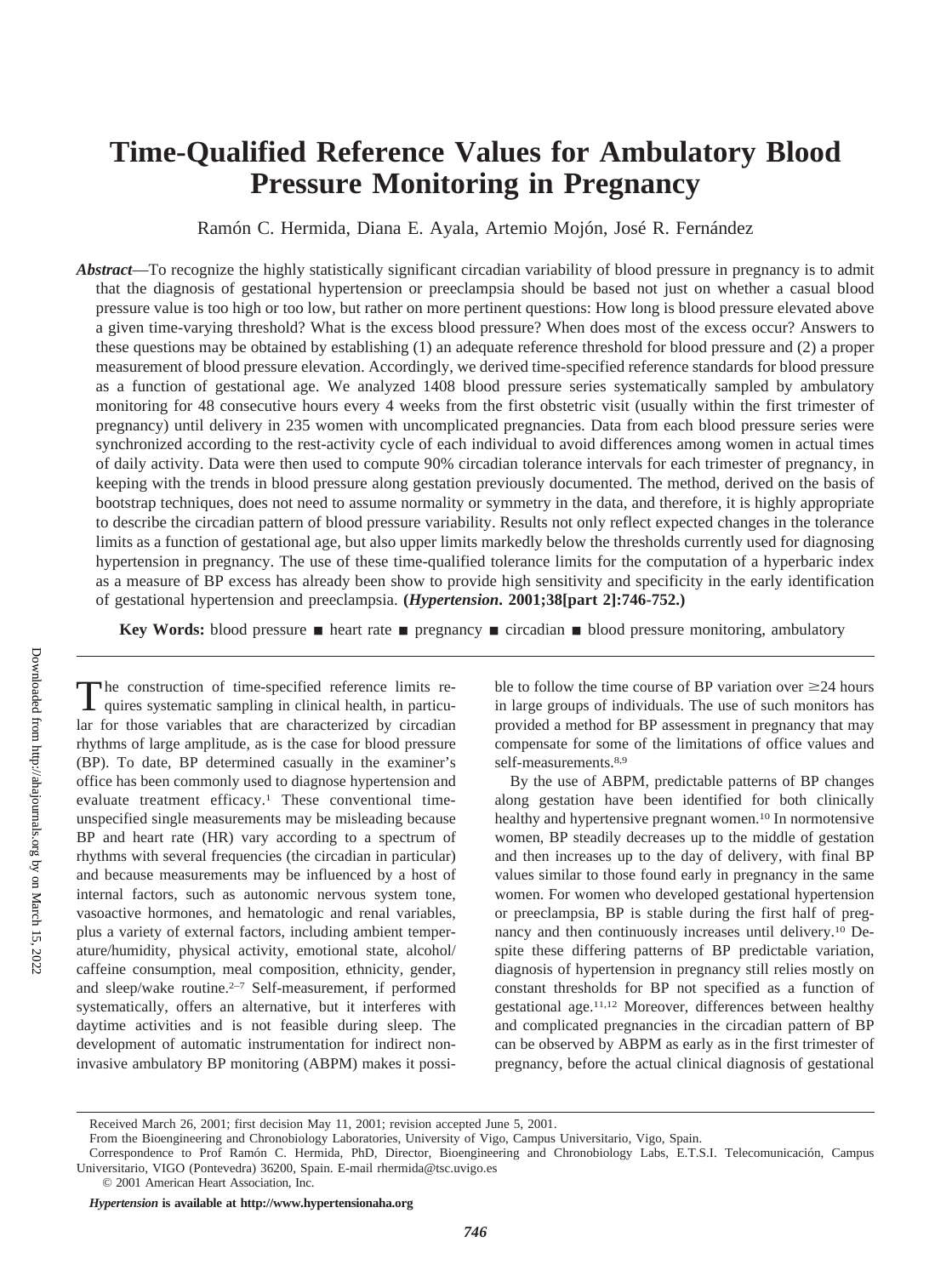hypertension or preeclampsia takes place for the women investigated.13 The circadian pattern with large amplitude that characterizes BP of healthy pregnant women at all gestational ages<sup>13</sup> suggests that the current static BP threshold values currently used for the diagnosis of hypertension in pregnancy should be replaced by a time-qualified reference limit that reflects the mostly predictable BP variability along the 24 hours of the day.<sup>6</sup>

Time-specified reference limits can be constructed in different ways. They can be model dependent<sup>14</sup> or model independent,<sup>5,6</sup> and they can be computed as prediction<sup>15,16</sup> or tolerance intervals.5,17,18 When samples from a reference group of subjects are available, one may thus construct a prediction interval expected to include any single future observation from the reference population with a specified confidence.15,16 Alternatively, the reference interval may consist of a somewhat broader tolerance interval that will include at least a specified proportion of the population with a stated confidence.5,17,18 The latter kind of reference interval is commonly used in industry and has been recommended for clinical measurements.5,6 In the case of hybrid data (time series of data collected from a group of subjects), such a tolerance interval could be very difficult to determine by following a parametric approach similar to the procedure used for the computation of prediction intervals,<sup>15,16</sup> especially when consideration of both within-individual and between-individuals variances is required. Moreover, the parametric construction of prediction intervals is restricted by the assumption of the hypotheses of normality and symmetry of values. These 2 conditions are very difficult to meet for most clinical data, which are usually characterized by short, sparse, noisy, and nonequidistant time series. Accordingly, we have developed a nonparametric method for the computation of tolerance intervals.5,17,18 Because the method is based on bootstrap techniques,19,20 it does not need to make any distributional assumption, such as normality or symmetry in the data, 2 basic assumptions usually violated when analyzing BP. We have used this method to establish timequalified tolerance limits as a function of gestational age and rest-activity cycle for BP and HR, using data obtained from normotensive pregnant women who were systematically studied by 48-hour ABPM from the first obstetric visit to the hospital until delivery.

## **Subjects**

## **Methods**

We studied 235 (126 nulliparous) untreated white pregnant women with uncomplicated pregnancies, who fulfilled all required criteria for this trial (see below). They were  $30.5 \pm 5.6$  (mean $\pm$ SD) years of age at the time of the study.

All women received obstetric care at the Obstetric Physiopathology Unit, Hospital Clínico Universitario, Santiago de Compostela, Spain. All issues related to ABPM, including handling and preparation of the monitors, individualized explanation about their use to each patient, and processing of the data provided by any given pregnant woman after monitoring, were always carried out by the same member of the research group in 1 room of the unit. Conventional obstetric examinations of the pregnant women, usually done on the same day just before starting ABPM, were performed by other members of the research group in different rooms of the unit.

Inclusion criteria were the absence of any condition requiring the use of antihypertensive medication, maternal age of 18 to 40 years, gestational age  $\leq 16$  weeks at the time of inclusion, casual BP measurements <140/90 mm Hg for systolic (SBP)/diastolic BP (DBP) for the duration of pregnancy, diurnal mean for all ABPM profiles consistently  $\leq$ 135/85 mm Hg for SBP/DBP, and hyperbaric index (area of BP excess above the upper limit of a tolerance interval specified as a function of gestational age and rest-activity cycle, <sup>21,22</sup> previously calculated from an independent reference population of 189 normotensive pregnant women<sup>18</sup>) consistently below the previously established threshold for diagnosing hypertension in pregnancy21 as an added measure to corroborate normotension in all women investigated. Exclusion criteria were, among others, gestational hypertension, preeclampsia, multiple pregnancy, chronic hypertension, chronic liver disease, any disease requiring the use of antiinflammatory medication, diabetes or any other endocrine disease such as hyperthyroidism, and intolerance to the use of an ABPM device.

Apart from the 235 women providing all required information, 23 subjects who provided  $\leq 4$  profiles of ABPM (5 spontaneous abortions and 18 who withdrew from the trial) were eliminated from the study. For this study on reference norms, we did not use either information on 128 women who developed hypertension in pregnancy and were studied following the same protocol as the normotensive volunteers. The State Ethics Committee of Clinical Research approved the study. All women signed consent forms before entering the study.

## **BP Assessment**

In this trial, the BP and HR of each woman were scheduled to be measured by ABPM every 20 minutes during the day (7:00 AM to 11:00 PM) and every 30 minutes during the night for 48 consecutive hours with an SpaceLabs 90207 device at the time of recruitment (usually within the first trimester of pregnancy) and then every 4 weeks until delivery. BP series were eliminated from analysis when the subjects showed an irregular rest-activity schedule during the 2 days of sampling, an odd sampling with spans of  $\geq$ 3 hours without BP measurement, or a night resting span  $<6$  hours or  $>12$  hours. The total number of BP series provided by the 235 women under investigation fulfilling all mentioned requirements set a priori was 1408.

During sampling, all women were living on their usual diurnal waking  $(\approx 9:00$  AM to approximately midnight) and nocturnal resting routine, following everyday life conditions with minimal restrictions. They were told to follow a similar schedule during the days of sampling and to avoid the use of medication for the duration of the trial. The clinical evaluation of this oscillometric monitor for use in pregnancy according to the standards published by the Association for Advancement of Medical Instrumentation and the British Hypertension Society has been previously established.23 The BP cuff was worn on the nondominant arm. ABPM was performed in addition to the woman's routine antenatal care, and no person was hospitalized during monitoring. Cuff size was determined by upper arm circumference at the time of each visit. ABPM always started between 10:00 AM and 1:00 PM. During monitoring, each subject maintained a diary listing the time of going to bed at night and awakening in the morning and of meals, exercise, and unusual physical activity, plus events and mood/emotional states that might affect BP.

#### **Statistical Methods**

Each individual's clock-hour BP and HR values were first rereferenced from clock time to hours before and after awakening from nocturnal sleep. This transformation avoided the introduction of bias caused by differences among subjects in their sleep/activity routine.6 BP values were then edited according to commonly used criteria for the removal of outliers and measurement errors.24 The remaining synchronized data from the reference normotensive population of pregnant women were used to compute time-specified tolerance intervals. Those limits were derived separately for each trimester of pregnancy, in keeping with the trends in BP during gestation previously documented.10 The procedure for the computation of model-independent tolerance limits starts with the analyst setting the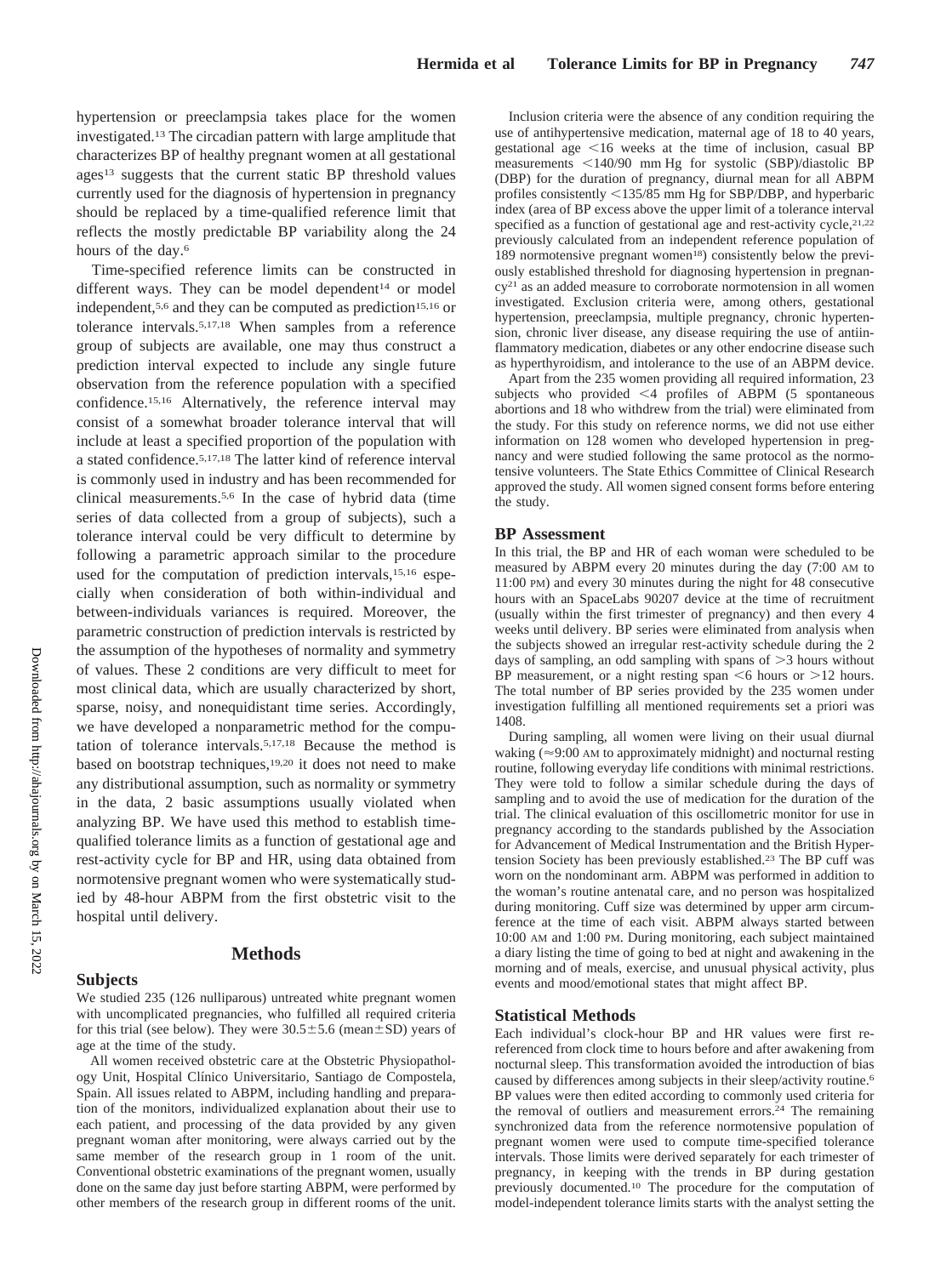

**Figure 1.** Circadian 90% tolerance intervals for BP and HR from normotensive pregnant women who were assessed by 48-hour ambulatory monitoring in the first trimester of pregnancy.

size of the time span for which the limits are to be computed (that in which no appreciable changes in population characteristics, ie, mean and variance, take place) and the distance between consecutive time classes (this allows computation of smoothed limits by overlapping time intervals, as well as dealing with nonequidistant sampling). In so doing, one needs to take into account the existence of periodicities in the studied variable. If, for instance, a 24-hour period is assumed to characterize BP variability, data that are separated in time by a multiple of 24 hours should be included in the same time class.

In dealing with hybrid time series, 2 kinds of variability in the data can be computed: among individuals (arising from the differences among the individuals in the population) and within individuals (arising from the differences among data sampled on the same individual). To characterize all isolated values sampled from any given individual, one must take both these variances into account. With respect to the population, however, the most important variability is that given by the between-individuals variance. In such cases, the within-individual variance can be eliminated by averaging all data sampled from the same individual in each time class; the hybrid database will now be characterized by a smoothed sample in which each time series has, at the most, only 1 datum in each time interval (the average of the original values for the individual in that time interval).5,17,18 A detailed explanation of the mathematical development of nonparametric tolerance intervals for hybrid time series has been provided previously.5,17,18

From a practical point of view, it is important to consider the actual time when the tolerance interval calculated for any given time class is going to be represented. One simple approach could be to associate the tolerance interval to the middle point of the time class. This approach, however, does not take into account the actual sampling times of all values used in the computation of the tolerance interval. To avoid such limitations, a better approach first calculates the mean of all sampling times of data provided for any given individual in the time class of interest. This mean time would then be associated to the datum of the smoothed sample characterizing the individual in that time class (average of original values for the individual in the time class). Next, the time to be associated with the tolerance interval is calculated by averaging the mean time across all individuals providing data in the time class of interest. The tolerance interval can then be represented along the time scale by connecting the values obtained for each time class (linear interpolation).5

#### **Results**

For the normotensive pregnant women participating in this trial, no statistically significant difference was found by analysis of variance in BP as a function of parity or maternal age for any trimester of pregnancy.25 Data from the whole database were therefore pooled for subsequent analysis and only divided according to trimester of gestation. The tolerance intervals were calculated for SBP, mean arterial BP (MAP), DBP, and HR, taking into account betweenindividuals variability and using 2-hour time classes with 1-hour overlap between consecutive time classes. Allowing a certain degree of overlap between consecutive time classes provides a further smoothing of the tolerance intervals. These double-smoothed intervals are less dependent of extreme values and outliers than the limits computed for nonoverlapped time classes and limits calculated by taking into account between-individuals as well as within-individual variances. Diagnoses based on these smoothed intervals have a higher sensitivity because they contain a lower proportion of false-negatives than the diagnoses based on other (wider) tolerance intervals, as previously documented.5,6,18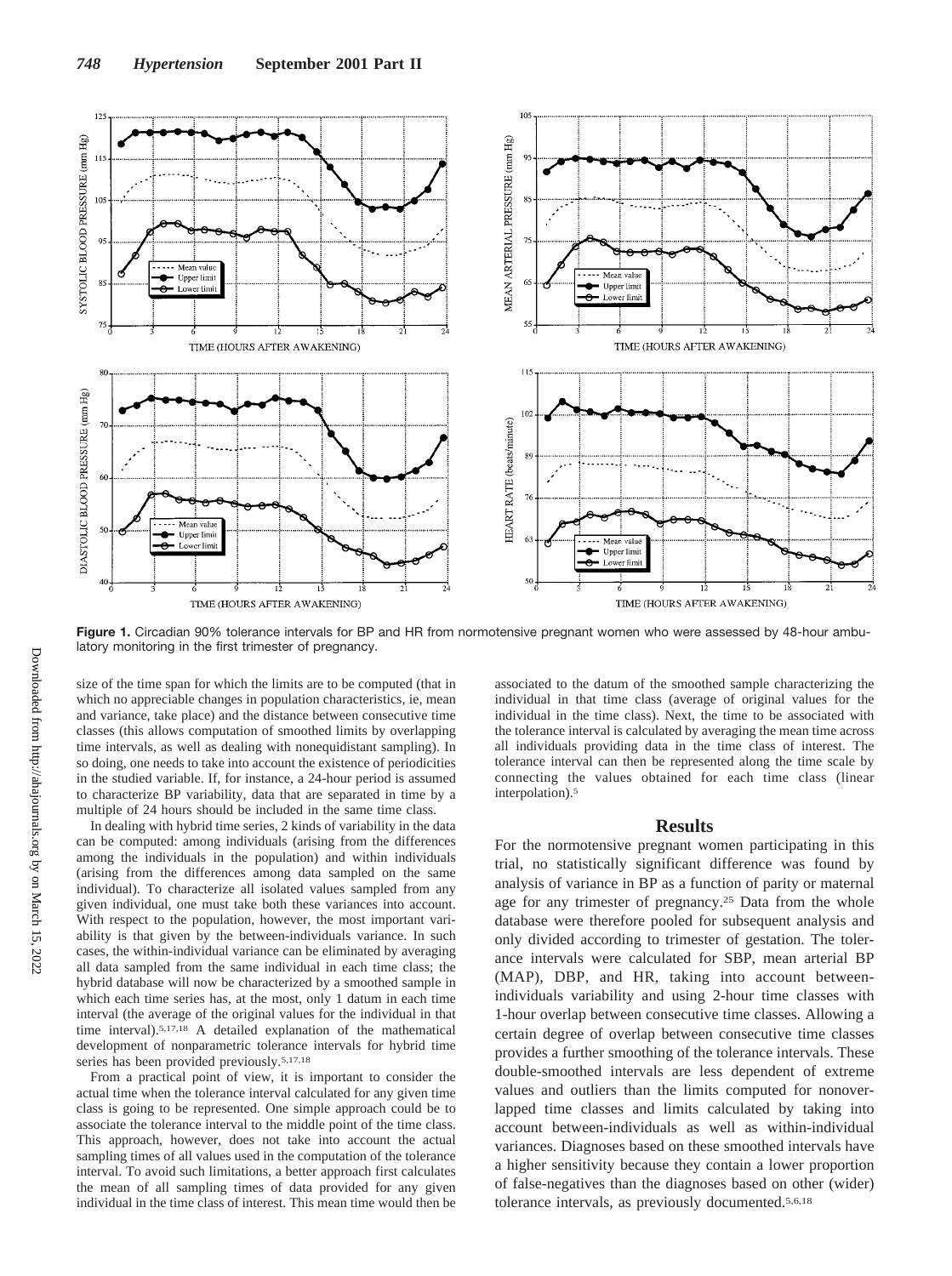

**Figure 2.** Circadian 90% tolerance intervals for BP and HR from normotensive pregnant women who were assessed by 48-hour ambulatory monitoring in the second trimester of pregnancy.

Figures 1 to 3 represent the tolerance intervals (derived to cover 90% of the population of normotensive pregnant women with a 90% confidence in each time class) calculated following the specifications given above for the 4 circulatory variables in each trimester of pregnancy. The graphs represent in each case the upper and lower limits of the tolerance interval (in hours after awakening from nocturnal sleep), as well as the mean value of BP and HR for the women studied by 48-hour ABPM in each trimester of their gestation. The upper limit of the tolerance interval in all 3 trimesters of pregnancy is not only markedly  $\langle 140/90 \rangle$  mm Hg but also below the thresholds of 135/85 mm Hg previously recommended for the diurnal mean of BP determined by ABPM in the diagnosis of hypertension.26 The values for the upper limit of the tolerance intervals represented in Figures 1 to 3 are also lower than values obtained following the same mathematical approach for clinically healthy normotensive nonpregnant women studied by 48-hour ABPM.5,6 The tolerance limits also reflect the circadian variability in BP previously documented for normotensive pregnant women in each trimester of pregnancy.13

Results from Figures 1 to 3 further corroborate the previously documented predictable trend of BP variation throughout pregnancy.10 The limits represented in Figure 2 for women sampled in the second trimester of pregnancy are lower than limits calculated from data obtained on the same women during the first (Figure 1) and third (Figure 3) trimesters of pregnancy. For HR, results have indicated a predictable pattern of increasing values until the end of the second trimester (27 weeks of gestation) and a slightly decreasing HR thereafter. This decrease is more prominent just at the end of pregnancy. HR is, however, stable and without statistically significant changes between 28 and 36 weeks of pregnancy.10 In keeping with these results, the upper limit of the tolerance interval for HR is lower in the first than in the second or third trimesters of pregnancy.

## **Discussion**

The accumulation of databases collected under standardized conditions on healthy individuals makes it possible to determine reference intervals for BP measurements as a function of factors presumably affecting BP, such as circadian stage or gestational age. By the use of these time-qualified reference limits (Figures 1 to 3), many false-positive and also falsenegative diagnoses can be eliminated compared with diagnoses made relying on just time-unspecified casual BP measurements.21,22 Once the tolerance interval from a proper reference population is available, the hyperbaric index, as a proper determinant of BP excess, can be calculated by numerical integration as the total area (within 1 cycle) of the given patient's BP above the threshold provided by the upper limit of the tolerance interval.21,22 The problem amounts to a summation of trapezoidal areas delineated by the upper limit of the tolerance interval and the straight lines connecting successive data points from the patient (or average values for each time span, if using limits calculated by taking into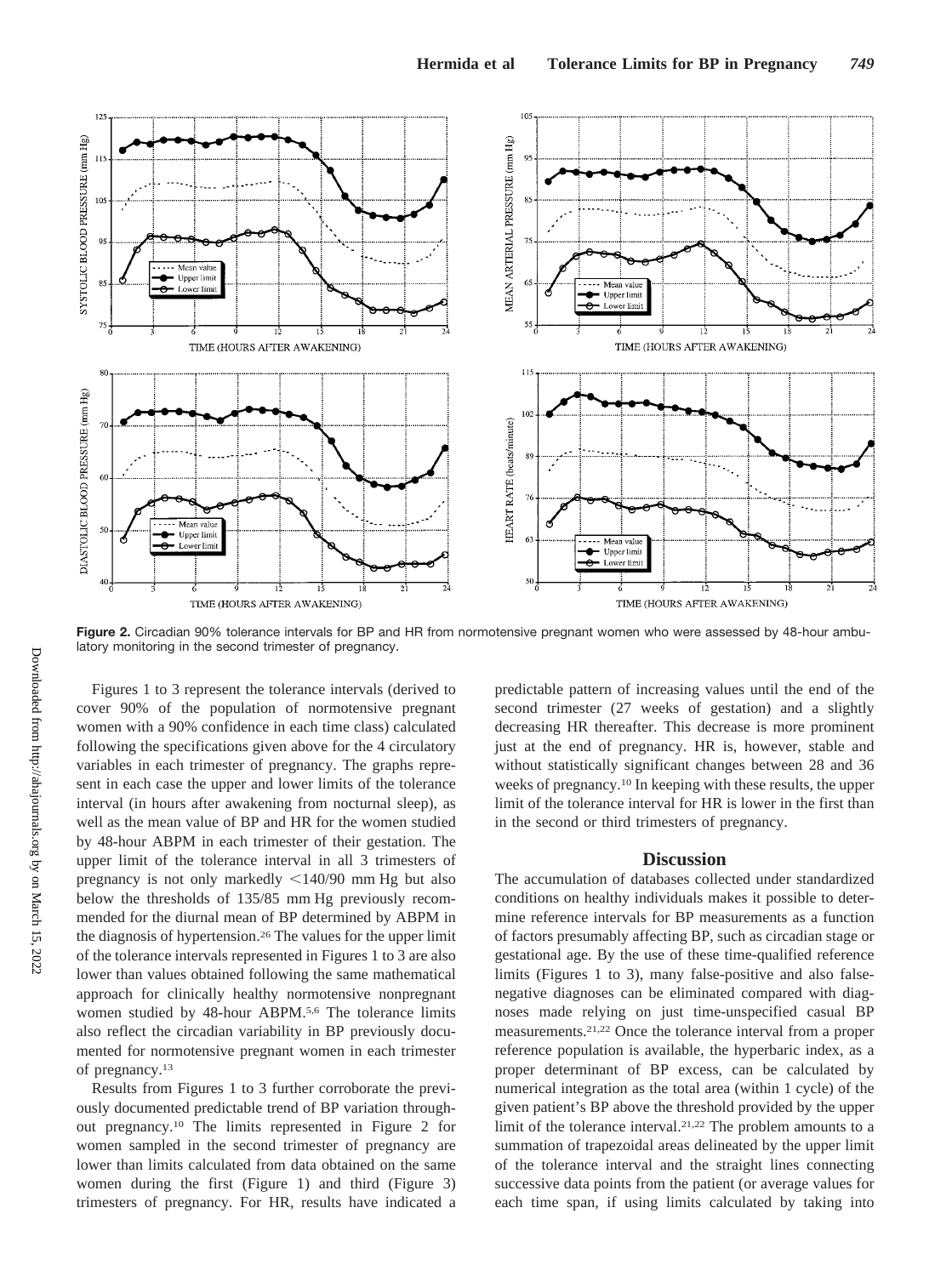

**Figure 3.** Circadian 90% tolerance intervals for BP and HR from normotensive pregnant women who were assessed by 48-hour ambulatory monitoring in the third trimester of pregnancy.

account only the variance between individuals, as it is the case herein for Figures 1 to 3).18,27 Because only the area of pressures above the critical upper limit is of interest, whenever consecutive data points lie on opposite sides of the threshold, it is necessary to calculate the time at which BP exceeds the limit. This can easily done by linear interpolation.18,27 All these features are incorporated in a computerbased medical system for the computation of BP excess in the diagnosis of hypertension, as previously described.27

The combination of tolerance intervals as time-varying reference threshold for BP with the hyperbaric index as a measure of BP excess has lead to define the so-called tolerance-hyperbaric test.21,22 This test, and therefore the hyperbaric index as measure of BP excess, has already been shown to provide a much higher sensitivity and specificity in the diagnosis of hypertension<sup>22</sup> as well as in the early identification of hypertensive complications in pregnancy<sup>21</sup> compared with those of the 24-hour mean value<sup>28</sup> or the BP load,<sup>6,10,29</sup> parameters also calculated from the BP series obtained by ABPM. For the women investigated in this study, sensitivity of the tolerance-hyperbaric test was 94% for women sampled in the first trimester of gestation and increased up to 99% in the third trimester. The positive and negative predictive values were  $>97\%$  in all trimesters. Even more relevant from the clinical point of view is that results also indicate that normotensive women were characterized by highly significant reductions of 60% in the incidence of preterm delivery, 70% in the incidence of intrauterine growth retardation, and 50% in the incidence of delivery by cesarean section, compared with the incidence in all those perinatal parameters for women with a hyperbaric index consistently above the threshold for diagnosis of gestational hypertension<sup>21</sup> from all ABPM profiles obtained after 20 weeks of gestation.30 On the other hand, normotensive women gave birth to children on average 250 g heavier than those from women identified as hypertensive according to the tolerance hyperbaric test.30 These results further corroborate the prognostic value of this test and the potential clinical use of the reference limits represented in Figures 1 to 3 for the diagnosis of hypertension in pregnancy.

It should be emphasized that using the tolerance intervals represented in Figures 1 to 3 as a reference threshold necessarily implies that all patients to be tested should be monitored following a similar sampling scheme than that applied to obtain data from the reference population (eg, every 20 minutes during the day and every 30 minutes during the night for 48 consecutive hours). Moreover, if a smoothed tolerance interval is to be used as reference standard, calculated, for instance, for 2-hourly time classes with 1-hour overlap between consecutive time classes, a similar smoothing procedure should be applied to the time series obtained from the test patient. Using a smoothed tolerance interval (where the within-individual variance is not longer taken into account) as reference for all single BP measurements would lead to a higher proportion of false-positive diagnoses.5

The limits represented on Figures 1 to 3 could be somehow compared with reference thresholds for ABPM in pregnancy presented previously.<sup>31-33</sup> Ferguson et al,<sup>32</sup> in a study on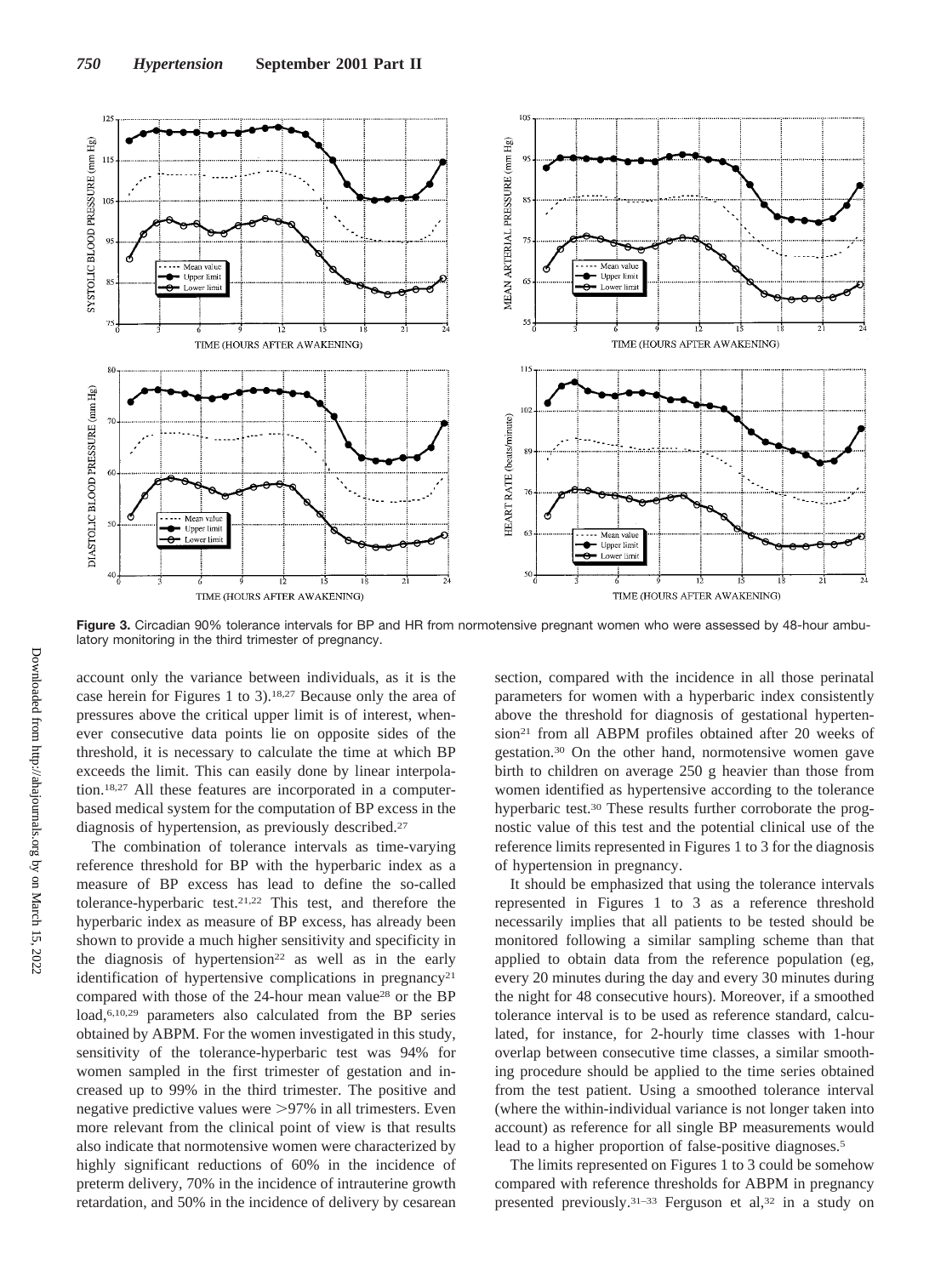women sampled by ABPM at 3 different states of gestation, also found BP measurements in pregnancy to be lower than values obtained from nonpregnant women; their limits were also higher at the end on pregnancy compared with those obtained for early stages of gestation on the same women. Brown et al<sup>33</sup> found increasing reference standards with gestational age from data sampled on women studied at  $\geq 1$  of 4 stages of gestation; those stages, however, had different length in terms of gestational weeks and were not defined as a function of trimester of gestation. Moreover, results from all those studies were presented in terms of confidence limits instead of prediction or tolerance intervals. Although these will define limits to include any given subject from the reference population or a specified proportion of the whole population, respectively, confidence intervals are calculated to include the average value of the subjects used as a reference sample with a stated confidence. Limitations of confidence compared with tolerance or even prediction intervals in clinical applications are important and have been extensively documented before.5,14,17,18

The use of tolerance intervals as the correct threshold for the circadian variability of BP is preferred and proposed here as a substitute to the prediction limits used previously.15,16 This is primarily because the practical use of prediction limits is restricted by the assumptions of normality and symmetry,<sup>15</sup> usually violated when BP, HR, and most other variables of clinical interest are analyzed. The nonparametric procedure for the computation of tolerance intervals does not need to make such assumptions.5 Moreover, the tolerance intervals may be easily computed for the case in which only betweenindividuals variability is taken into account. These smoothed limits are narrower than the prediction limits, providing, in general, a smaller proportion of false-negative diagnoses.6,27 On the other hand, the smoothed tolerance intervals do not provide a significantly larger number of false-positives, as the smoothed time series computed for the test subject, to be compared against the tolerance intervals, is not influenced by outliers and extreme values to the same extent as are the original time series used for comparison against the prediction intervals.5 In any event, the issue of sensitivity and specificity should be more particularly discussed in terms of the measure of BP excess or deficit to be used in conjunction with the reference intervals.<sup>21,22,27</sup> Finally, the improved sensitivity that is the basic concern in most clinical applications (reducing the number of false-negatives, even at the cost of getting more false-positives), could be achieved easily by decreasing the percentage of the population assumed to be covered within the tolerance intervals.

Sampling requirements also deserve some comments. The prediction intervals should not be considered generally applicable when constructed on the basis of a small sample size.15 When relatively small sample sizes are under consideration, use of nonparametric tolerance intervals is indicated.<sup>5</sup> It has been shown<sup>5,6</sup> that the tolerance intervals computed according to the nonparametric approach used here are stable, with no relevant changes of width at any given time class, and provide the expected coverage of the population (say 90%), with sample sizes of  $\approx 50$  time series of BP obtained with a sampling scheme similar to that used here (20- to 30-minute intervals for 48 hours), a number much lower than that needed for computation of a stable prediction interval.5,15,16 The sample sizes used in the computation of the tolerance intervals provided in Figures 1 to 3 warrant their stability and their use as a proper reference, at least for Spanish pregnant women. Possible extrapolation to other ethnic groups deserves further investigation. Further advantages of smoothed tolerance intervals with respect to any other tolerance or prediction intervals have been previously documented.5,6

The combination of hardware for ABPM with the software needed for the establishment of time-qualified tolerance limits and the assessment of the extent and timing of BP elevation<sup>27</sup> may serve to help in prognosis and diagnosis with a better assessment of health status,<sup>21,22</sup> to initiate treatment if needed, to time treatment when it is most desirable and least harmful in terms of undesired effects,<sup>34</sup> and to gauge the subject's response to treatment.<sup>27</sup>

## **Acknowledgments**

This research was supported in part by grants from Dirección General de Enseñanza Superior e Investigación Científica, DGES (PM98-0106); Xunta de Galicia (PGICT99-PXI-32202B and PGICT00-PXI-32205PN); and Vicerrectorado de Investigación, University of Vigo.

#### **References**

- 1. World Health Organization-International Society of Hypertension guidelines for the management of hypertension: guidelines subcommittee. *J Hypertens*. 1999;1999:17:151–183.
- 2. Millar-Craig MW, Bishop CN, Raftery EB. Circadian variation of blood pressure. *Lancet*. 1978;1:795–797.
- 3. Cornélissen G, Haus E, Halberg F. Chronobiologic blood pressure assessment from womb to tomb. In: Touitou Y, Haus E, eds. *Biologic Rhythms in Clinical and Laboratory Medicine*. Berlin, Germany: Springer-Verlag; 1992:428–452.
- 4. Burt VL, Whelton P, Roccella EJ, Brown C, Cutler JA, Higgins M, Horan MJ, Labarthe D. Prevalence of hypertension in the US adult population: results of the Third National Health and Nutrition Examination Survey, 1988–1991. *Hypertension*. 1995;25:305–313.
- 5. Hermida RC, Fernández JR. Computation of time-specified tolerance intervals for ambulatorily monitored blood pressure. *Biomed Instrum Technol*. 1996;30:257–266.
- 6. Hermida RC. Time-qualified reference values for 24 h ambulatory blood pressure monitoring. *Blood Press Monit*. 1999;4:137–147.
- 7. Portaluppi F, Smolensky MH. Circadian rhythm and environmental determinants of blood pressure regulation in normal and hypertensive conditions. In: White WB, ed. *Blood Pressure Monitoring in Cardiovascular Medicine and Therapeutics*. Totoya, NJ: Humana Press; 2000:79–118.
- 8. Halligan A, Shennan A, Thurston H, de Swiet M, Taylor D. Ambulatory blood pressure measurement in pregnancy: the current state of the art. *Hypertens Preg*. 1995;14:1–16.
- 9. Shennan A, Halligan A. Ambulatory blood pressure monitoring in pregnancy. *Fetal Maternal Med Rev*. 1998;10:69–89.
- 10. Ayala DE, Hermida RC, Mojón A, Fernández JR, Silva I, Ucieda R, Iglesias M. Blood pressure variability during gestation in healthy and complicated pregnancies. *Hypertension*. 1997;30:611–618.
- 11. Davey DA, MacGillivray I. The classification and definition of the hypertensive disorders of pregnancy. *Am J Obstet Gynecol*. 1988;158: 892–898.
- 12. National High Blood Pressure Education Program Working Group Report on High Blood Pressure in Pregnancy. *Am J Obstet Gynecol*. 1990;163: 1689–1712.
- 13. Hermida RC, Ayala DE, Mojón A, Fernández JR, Alonso I, Silva I, Ucieda R, Iglesias M. Blood pressure patterns in normal pregnancy, gestational hypertension, and preeclampsia. *Hypertension*. 2000;36: 149–158.
- 14. Fernández JR, Hermida RC. Computation of model-dependent tolerance bands for ambulatorily monitored blood pressure. *Chronobiol Internat*. 2000;17:567–582.